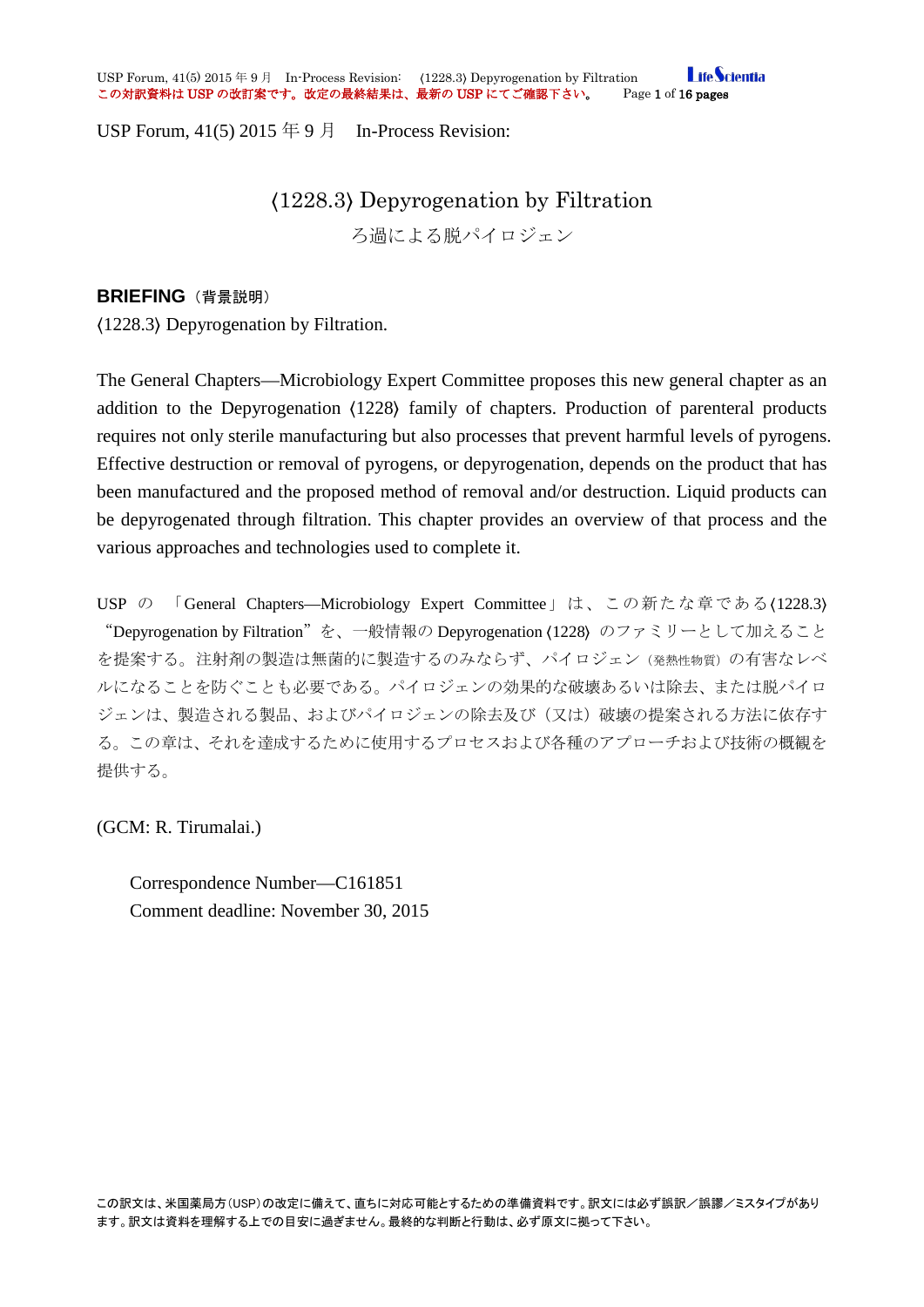Add the following:

### 〈1228.3〉 DEPYROGENATION BY FILTRATION

## 目 次

| 2. TECHNOLOGIES USED FOR DEPYROGENATION BY FILTRATION (ろ過による脱パイロに使用する技術)  3 |  |
|-----------------------------------------------------------------------------|--|
|                                                                             |  |
|                                                                             |  |
|                                                                             |  |
|                                                                             |  |
|                                                                             |  |
|                                                                             |  |
|                                                                             |  |

――――\*\*\*――――

### <span id="page-1-0"></span>1. INTRODUCTION (はじめに)

Endotoxins are lipopolysaccarides from the cell walls of Gram-negative bacteria. Endotoxins are responsible for making up the majority of pyrogens, which must be removed from pharmaceutical products including injectable biologics. There are many factors to be considered when designing a depyrogenation filtration process for solutions containing proteins and peptides: type of target protein and its concentration; electrolyte concentration; pH and buffer system; protein molecular weight and isoelectric point (pI); filtration parameters (e.g., flow rate); and interactions with other components causing aggregation. In general, a combination of these factors determines the most effective depyrogenation method.

エンドトキシンはグラム陰性菌の細胞壁に由来するリポ多糖体(lipopolysaccarides)である。エンドトキ シンは大部分の発熱性物質(pyrogens)に関与しており、注射用の生物学的製剤を含む医薬品から除去し なければならない物質である。たん白質およびペプチドを含む溶液の脱パイロろ過工程(depyrogenation filtration process)を設計する場合は、次のような考慮すべき多くの因子が存在している。:

- ・ターゲットとなるたん白質のタイプとその濃度;
- ・電解質濃度(electrolyte concentration);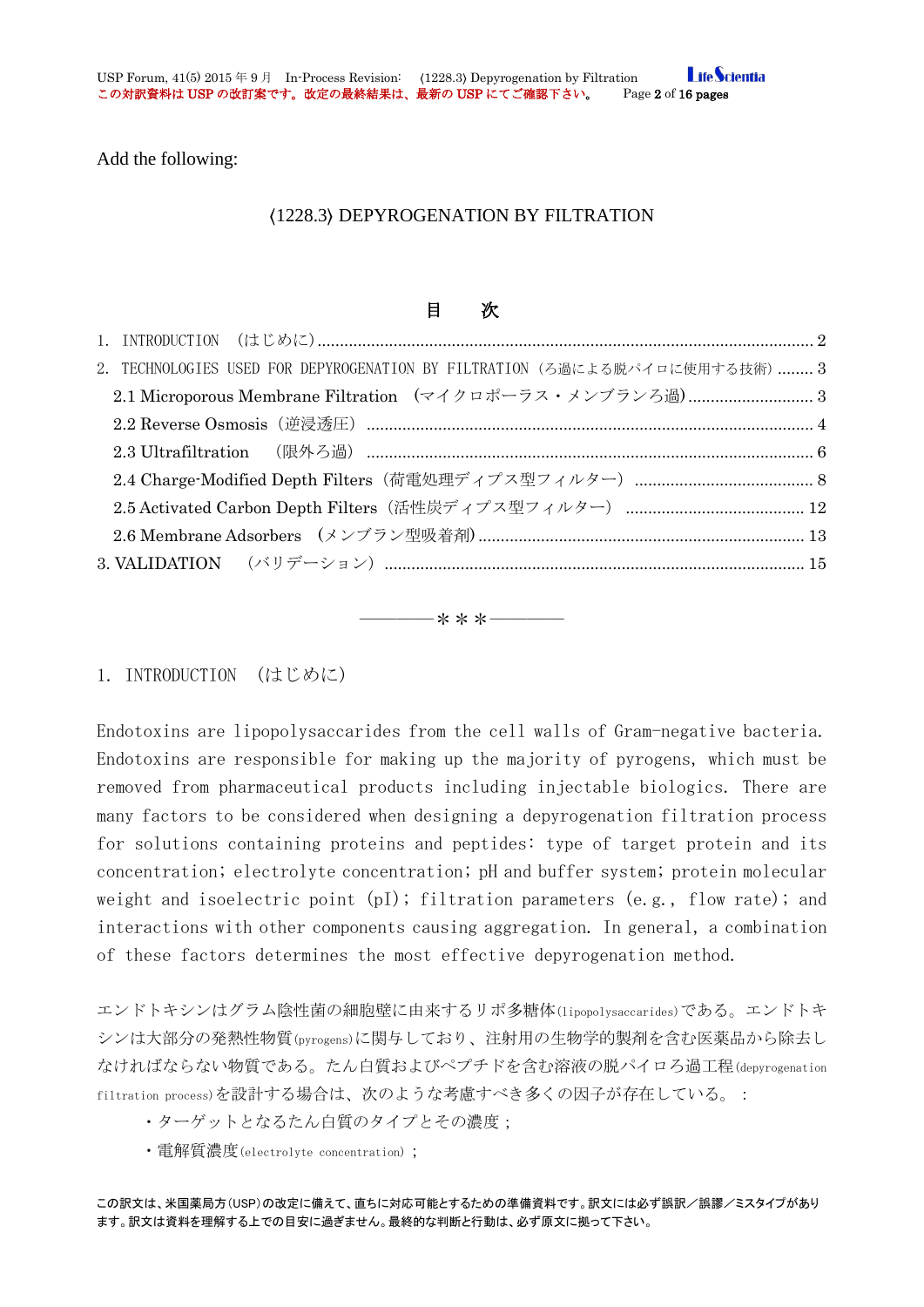**I** ifeScientia USP Forum, 41(5) 2015 年 9 月 In-Process Revision: (1228.3) Depyrogenation by Filtration Life of Life of Life o<br>この対訳資料は USP の改訂案です。改定の最終結果は、最新の USP にてご確認下さい。 Page 3 of 16 pages この対訳資料は USP の改訂案です。改定の最終結果は、最新の USP にてご確認下さい。

- ・pH と緩衝システム(pH and buffer system);
- ・たん白質の分子量と等電点(isoelectric point :pI)
- ・ろ過のパラメータ(例えば、流速)
- ・凝集(aggregation)の原因となる他の成分との相互作用

一般的に、上記の因子を組み合わせることが、最も効果的な脱パイロ法を決定するものとなる。

Depyrogenation of liquids may be accomplished by means of filtration through various types of filter media including microporous membranes, reverse osmosis (RO) membranes, ultrafilters, charge-modified depth filters, activated carbon, and membrane absorbers. Depyrogenation filtration processes are not intended to remove microorganisms from a process stream; however, by their nature, filters selected for use in depyrogenation processes may also be capable of retaining many types of microorganisms.

液体の脱パイロは、各種のろ材(filter media)を通過させての、ろ過により達成される。ろ材としては、 次のようなものが含まれる。:

- ・ マイクロポーラス・メンブラン(microporous membranes);
- 逆浸透圧(reverse osmosis ; RO)メンブラン;
- ・ 限外ろ過フィルター(ultrafilters);
- ・ 荷電処理ディプス型フィルター;
- ・ 活性炭(activated carbon);
- ・ メンブラン型吸着剤(membrane absorbers)

脱パイロろ過プロセスは、プロセスの流れ(process stream)からの微生物の除去を意図していない。;し かし、その性質によって、脱パイロプロセス用に選択されたフィルターは、多くのタイプの微生物を 捕集することも出来る。

<span id="page-2-0"></span>2. TECHNOLOGIES USED FOR DEPYROGENATION BY FILTRATION (ろ過による脱パイロに使用する技術)

<span id="page-2-1"></span>2.1 Microporous Membrane Filtration (マイクロポーラス・メンブランろ過)

Microporous membranes (typically with pore size or retention ratings between 1.0 and 0.1 µm) can be very effective in removing intact bacteria via size exclusion and adsorption within flow pathways. The use of microporous membranes on a freshly prepared solution to be filtered can effectively prevent bacterial proliferation in the solution, along with any potential subsequent endotoxin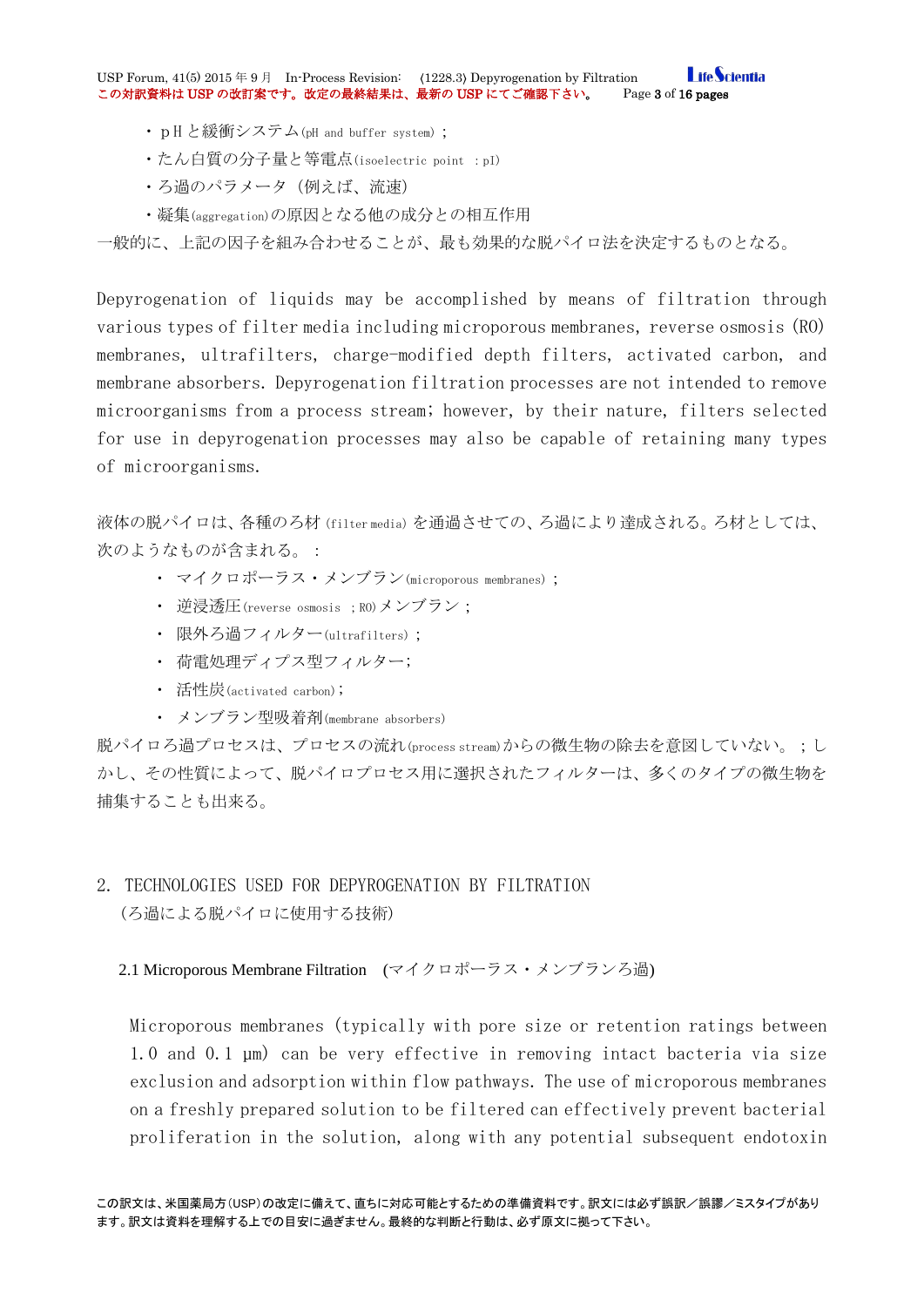#### **LifeScientia** USP Forum, 41(5) 2015 年 9 月 In-Process Revision: (1228.3) Depyrogenation by Filtration Life of Life of Life of<br>この対訳資料は USP の改訂案です。改定の最終結果は、最新の USP にてご確認下さい。 Page 4 of 16 pages この対訳資料は USP の改訂案です。改定の最終結果は、最新の USP にてご確認下さい。

formation. Endotoxin, however, is composed of fragments of bacterial cell wall, often  $\langle 0.025 \mu m (1)$  that may easily penetrate most bacteria-retentive membrane filters. These negatively charged particles with endotoxin activity can be removed via adsorption by positively charged membranes (2). Adsorption of endotoxin has also been shown by hydrophobic membranes, where it is thought that a hydrophobic interaction occurs between the Lipid A core and hydrophobic sites on the membrane flow path surfaces (3). Reduction or removal of endotoxin activity by adsorption to microporous membranes can be dependent on flow rate, pH, concentration, and fluid and membrane surface properties. Once the effective binding capacity of the membrane approaches saturation under applied conditions, remaining endotoxin will pass through the membrane.

マイクロポーラス・メンブラン(一般的には、0.1 ~1.0µm の孔径(pore size)あるいは捕集等級 (retention ratings)を持つ)は、流路(flow pathways)内のサイズに基づく排除(size exclusion)と吸着 (adsorption)によって、完全な形状を持つ細菌(intact bacteria)の除去を非常に効率よく行うことが出 来る。ろ過を行う溶液を新たに調製して、すぐにマイクロポーラス・メンブランでろ過すること は、その溶液での微生物の増殖を効果的に防ぐと共に、微生物の生長によって起こって来るエン ドトキシン形成の可能性をも効果的に防ぐものである。しかしながら、エンドトキシンは、細菌 細胞壁の断片(fragments)からなりたっており、しばしばその大きさは <0.025 µm (文献 1)であり、 この大きさは多くの細菌捕集用のメンブラン・フィルターを容易に通過することが出来る。それ らの粒子はエンドトキシン活性を有していて、かつマイナスに荷電しているために、プラスに荷 電したメンブラン(positively charged membranes)によって、吸着を通して除去することが出来る(文献 2)。疎水性メンブラン(hydrophobic membranes)によるエンドトキシンの吸着(adsorption)も立証さ れており、この場合はメンブランの流路表面の疎水性部位(hydrophobic sites on the membrane flow path surfaces)と Lipid A コア(core)の間に、疎水性の相互作用が生じると考えられている(文献 3)。マ イクロポーラス・メンブランの吸着によるエンドトキシン活性の低減または除去は、流速(flow rate)、pH、濃度、および液体とメンブラン表面の性質(fluid and membrane surface properties)に依存す ると考えられている。そのメンブランの有効結合容量(effective binding capacity)が、ひとたび、そ の適用される条件の下で飽和(saturation)に到達したのであれば、残りのエンドトキシンは、その メンブランを通過してしまう。

<span id="page-3-0"></span>2.2 Reverse Osmosis(逆浸透圧)

RO membranes are the tightest membranes in size separation. They can separate dissolved salts and sugars from water. Pyrogens, and essentially everything else, are removed from water via size exclusion. RO systems are operated most efficiently at high pressure (200–1000 psi) to overcome osmotic pressure. RO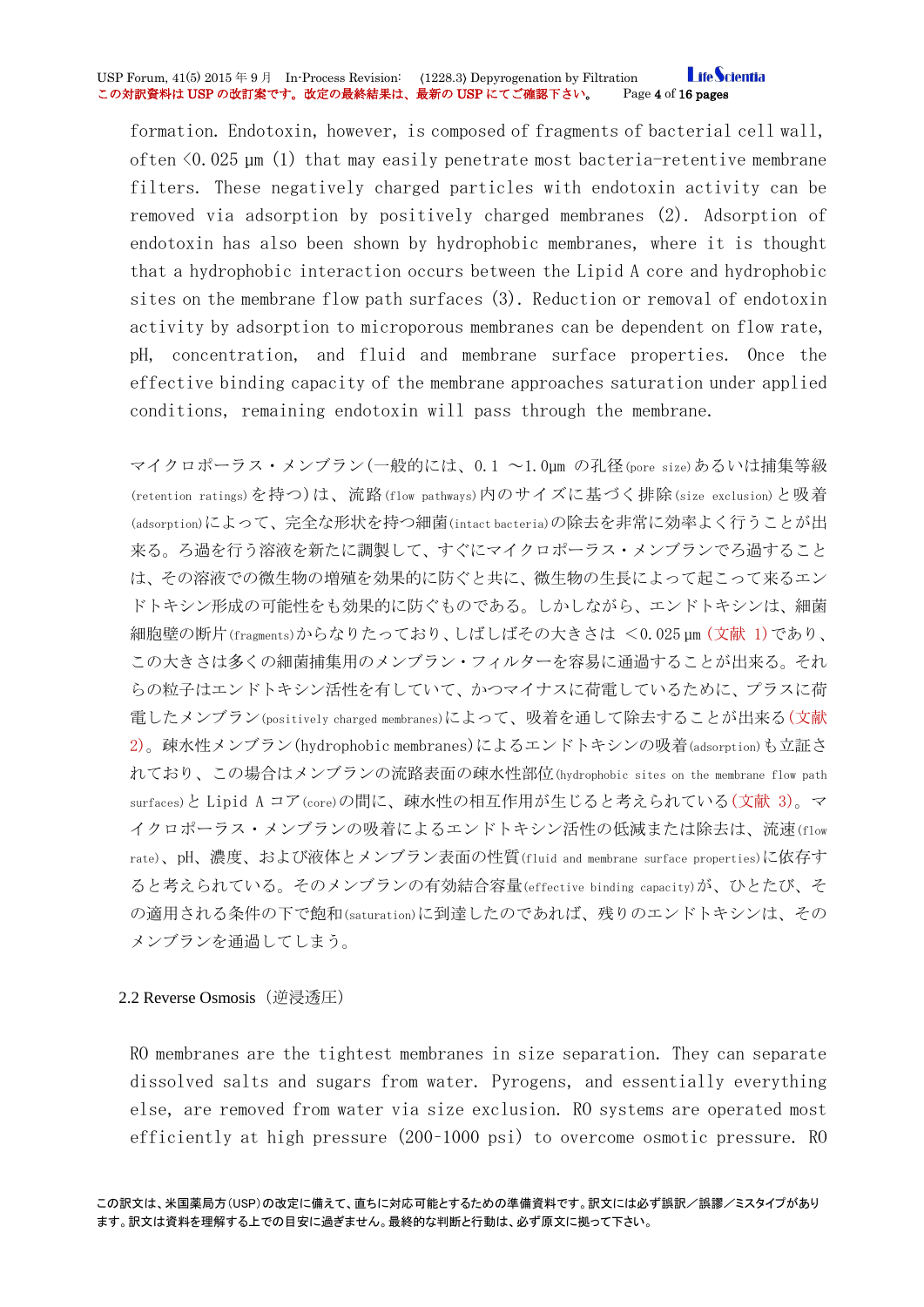#### **LifeScientia** USP Forum, 41(5) 2015 年 9 月 In-Process Revision: (1228.3) Depyrogenation by Filtration Life of Life of Life of<br>この対訳資料は USP の改訂案です。改定の最終結果は、最新の USP にてご確認下さい。 Page 5 of 16 pages この対訳資料は USP の改訂案です。改定の最終結果は、最新の USP にてご確認下さい。

membrane rating or tightness is measured and expressed with retention or rejection of marker salts such as sodium chloride or magnesium sulfate.

RO メンブランは、緊密に詰まったメンブラン(tightest membranes)であり、サイズによる分離(size separation)に基づくものである。それらのメンブランは、水から、溶解している塩類および糖類を 分離することが出来る。パイロジェン、およびそれに本質的にそれに類する物質は、サイズに基 づく排除(size exclusion)により、水から除去される。RO システムは、浸透圧(osmotic pressure)に打ち 勝てるような高い圧力(200–1000 psi)で、最も効率良く運転される。RO メンブランの公称値ある いは緻密性(RO membrane rating or tightness)は、塩化ナトリム(sodium chloride)あるいは硫酸マグネシウ ム(magnesium sulfate)の様なマーカー塩類(marker salts)の保持または排除(retention or rejection)で測定 され、かつ表現される。

RO membranes may be composites (thin film coated on top of ultrafiltration membranes) or cast as a single layer (cellulose acetate type). Configuration of RO membrane modules can be flat sheet, tubular, or hollow fiber. All commercially available RO membranes are polymeric, and most are of a spiral-wound, flat-sheet format.

RO メンブランは、複合材として構成されている(薄いフィルムが、限外ろ過膜の上面にコートさ れている)か、単一の層としてキャスト (cast)されている (cellulose acetate タイプ)。RO メンブラン・モジュールの形状は、フラット・シート(flat sheet)、チューブ状(tubular)、あるいは ホローファイバー(hollow fiber)とすることが出来る。市販の RO メンブランの何れもが重合体 (polymeric)であり、その多くはスパイラル型のフラット・シート形式(spiral-wound, flat-sheet format) となっている。

RO systems are not intended to remove all bacteria, and because they are run at ambient temperatures, microbiological contamination is a concern. Ultraviolet (UV) light may be used in the system downstream from the RO units to control microbiological contamination.

RO システムは細菌を全て除去することを意図したものではないので、それらを成行き温度(ambient temperatures)で運転すると、微生物学的汚染が懸念される。微生物汚染を制御するため、RO 装置の (水製造設備の)システム下流側に紫外線(ultraviolet (UV) light)を使用することが出来る。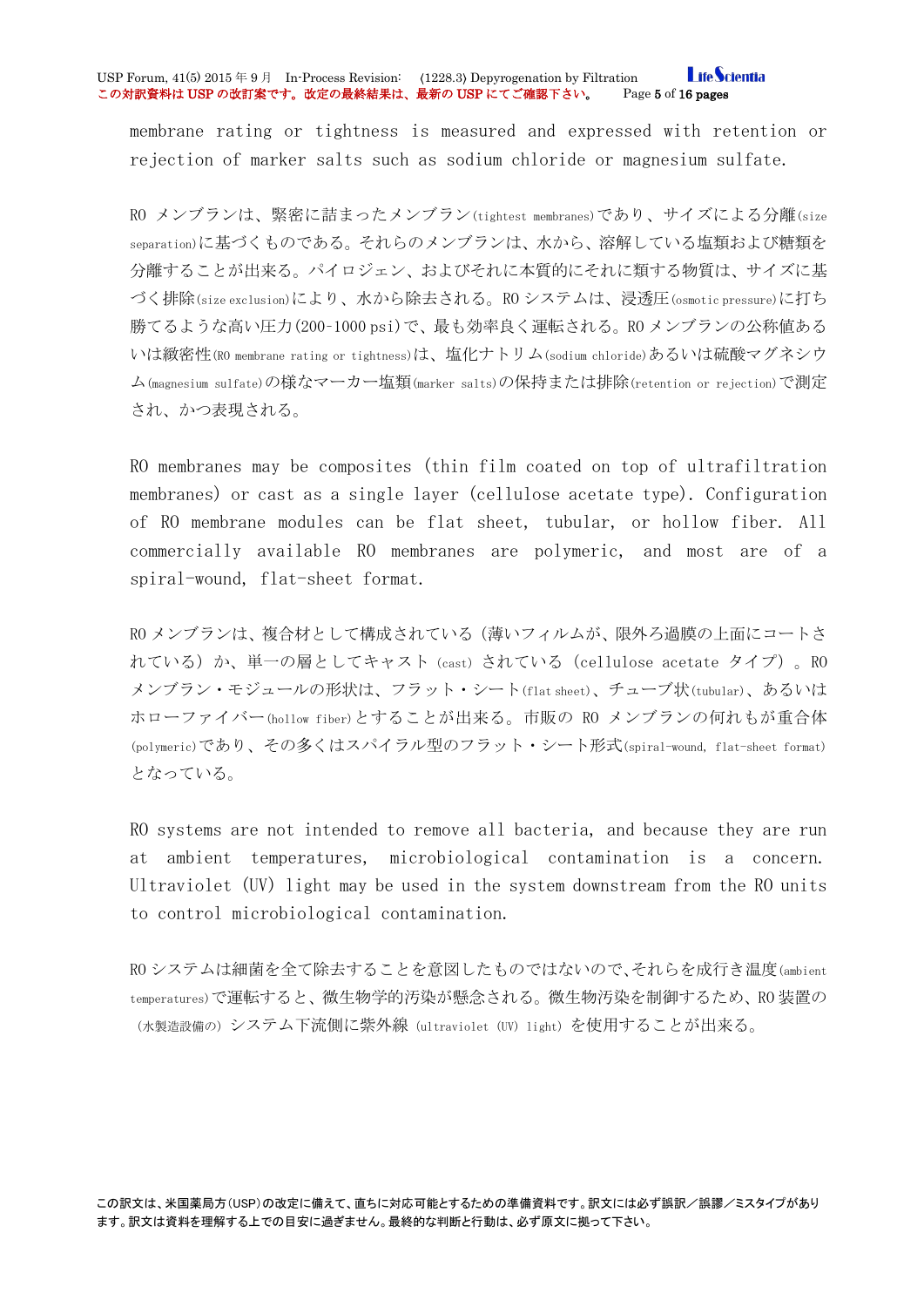<span id="page-5-0"></span>2.3 Ultrafiltration (限外ろ過)

Ultrafiltration (UF) is a process whereby a fluid is passed through membranes with pore sizes nominally between about 1 and 100 nm under pressure. The filters are usually not rated by the pore size but by the molecular weight cut-off (MWCO). The methods to determine the MWCO vary by the manufacturer and usually involve measuring passage of molecules of a certain size, such as a solution of mixed dextrans, polyethylene glycol, or proteins to assign a numerical rating (4).

限外ろ過 (Ultrafiltration ;UF) は、加圧下で、約 1~100 nm の公称孔径(pore sizes nominally)を持つ メンブランに、液体を通過させるプロセスである。これらのフィルターは通常、孔径を公称する このではなく、分子量のカットオフ(molecular weight cut-off ;MWCO)によって表わされる。MWCO を測定する方法は、その製造業者によって異なるが、通常は、数値的な順位づけ(to assign a numerical rating)のために、ある大きさを持つ分子の溶液を通過させ、その分子測定することに依っている。 それらの分子としては、混合したデキストラン(mixed dextrans)、ポリエチレン・グリコール (polyethylene glycol)、たん白質(proteins)がある(文献 4)。

UF membranes are usually polymeric porous structures, manufactured from a range of materials, most commonly regenerated cellulose or polyether sulfone, but also ceramics. UF membranes may be produced as flat sheet, hollow fibers, or ceramic tubes.

UF メンブランは、通常、重合した多孔質の構造を持っており、広範囲の材質から製造されるが、 その多くは、一般的には再生セルロース(regenerated cellulose)、あるいはポリエチル・スルホン (polyether sulfone)であるが、セラミックもまた使われる。UF メンブランは、フラット・シート(flat sheet)、ホローファイバー(hollow fibers)、あるいはセラミック・チューブ(ceramic tubes)として製造 される。

UF is generally operated in tangential/cross flow mode, which separates the starting (feed) solution into two components: permeate (the portion of solution going through the membrane) and retentate (the concentrated solution that is passed over the membrane). UF membranes need to be encased in a suitable integral device to enable practical operation. Heat sealing, over-molding, and resin-potting are all used to assemble membrane devices and ensure integral flow paths. Ceramic tubes are sealed by gaskets within tubular cylinders.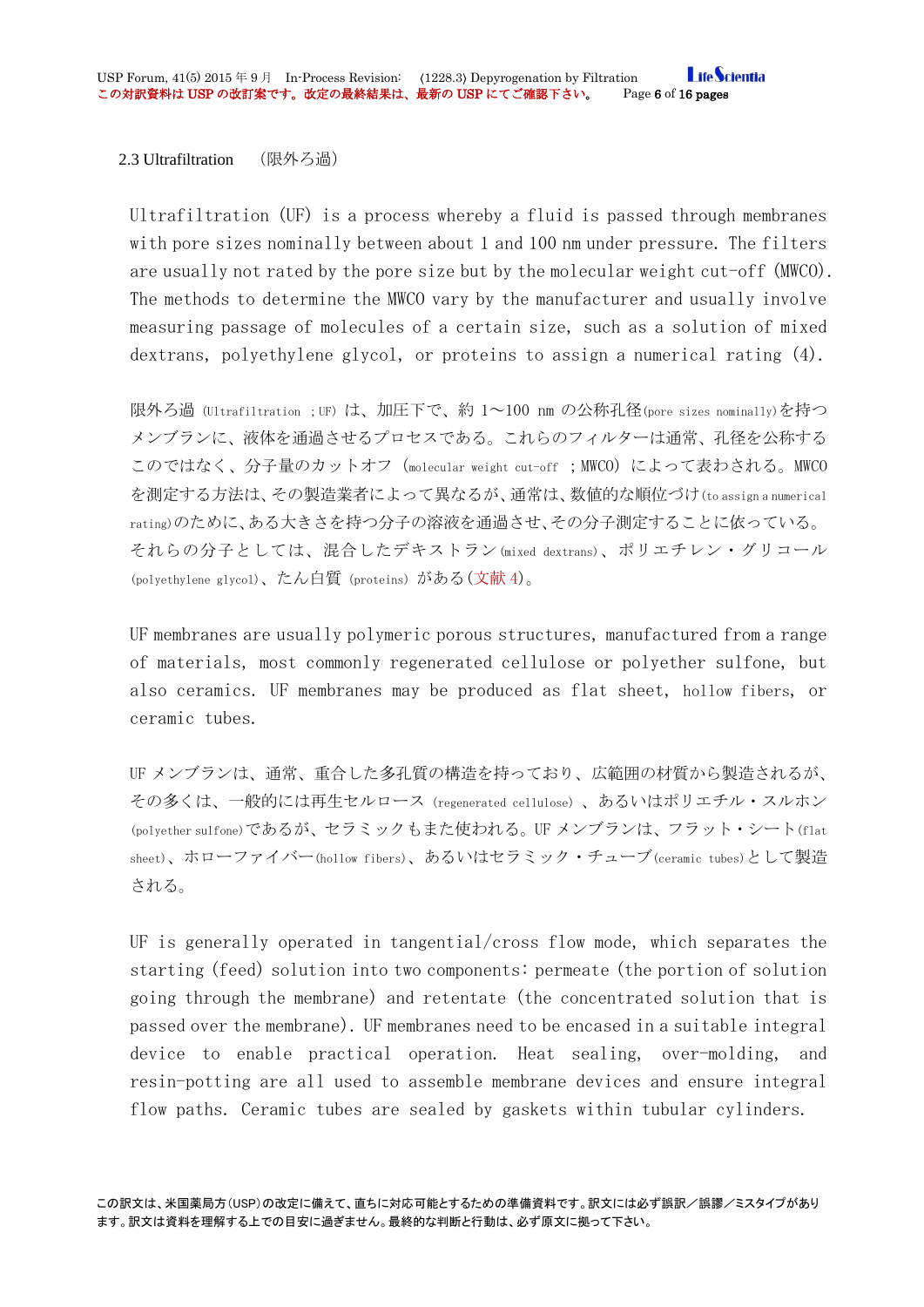#### **LifeScientia** USP Forum, 41(5) 2015 年 9 月 In-Process Revision: (1228.3) Depyrogenation by Filtration **Life of** the Secure 2003<br>この対訳資料は USP の改訂案です。改定の最終結果は、最新の USP にてご確認下さい。 Page 7 of 16 pages この対訳資料は USP の改訂案です。改定の最終結果は、最新の USP にてご確認下さい。

UF は一般的に tangential/cross flow mode(訳注:適当な日本語が無いが「接線/交叉液流方式」とする。多く の場合は音訳されている)で運転されており、これは、出発(供給)溶液を2つの要素、すなわち透過 (permeate:メンブランを通過する溶液部分)と残留液(retentate ;メンブラン上を通過して 濃縮されてゆく液)へと、分離する。UF メンブランは、実用的な操作を可能とするためには、適 切な統合化された装置(suitable integral device)に収納されることが必要となる。メンブラン装置を 組み立てるため、そして統合化された流の径路(integral flow paths)を保証するために、何れの場合 にもヒート・シール(heat sealing)、オーバー・モルディング(over-molding:外側被覆)、および樹脂盛 り (resin-potting) が使用される。セラミック・チューブは、チューブ状のシリンダー内にガスケ ットを入れてシールする。

It is generally assumed that the basic subunit of lipopolysaccharide (LPS) is about 10–20 kDa (5). Membranes of 6–10 kDa cut-off are often used for depyrogenation by size exclusion. However, monomeric LPSs are rarely found in solution because of their poor solubility in water. LPS is usually present in aggregated forms, such as vesicles ranging in molecular weight from 300 to 1000 kDa. Thus, endotoxin can be successfully removed by higher flux membranes, with MWCOs of 30–100 kDa (6).

リポ多糖類(lipopolysaccharide;LPS)の基本的なユニットは、約 10~20 kDa であると考えられてい る(文献 5)。サイズに基づく排除(size exclusion)による脱パイロとして、しばしば、カットオフ の分子量が 6–10 kDa のメンブランが使用される。しかしながら、単量体の LPSs(monomeric LPSs)が、 溶液中に稀にみられることがある。これはその単量体の LPSs が、水への溶解性が貧弱なためで ある。LPS は通常は、凝集した形態(aggregated forms)で存在している。そのような小胞(vesicles)は、 分子量が 300 ~1000 kDa にわたっている。それゆえ、エンドトキシンは 30–100 kDa の MWCOs を もつ高流量メンブラン (higher flux membranes) で、上手く除去することが出来る(文献 6)。

Adsorption, in addition to size exclusion, also can be a mechanism of endotoxin removal by UF. Several hollow-fiber membrane materials have been evaluated, and the best removal was obtained with more hydrophobic membranes. Endotoxin removal was correlated to the degree of endotoxin adsorption on the membranes in an equilibrium experiment (7).

サイズに基づく排除(size exclusion)に加えて、吸着(adsorption)もまた、UF にるエンドトキシン除去 のメカニズムとなっている。幾つかのホローファイバーのメンブラン材質について評価がされて おり、最も良いエンドトキシンの除去は、より疎水性の高いメンブランで得られた。エンドトキ シン除去は、平衡状態とした実験(equilibrium experiment)では、そのメンブランのエンドトキシンの 吸着程度(degree of endotoxin adsorption)に比例した(文献 7)。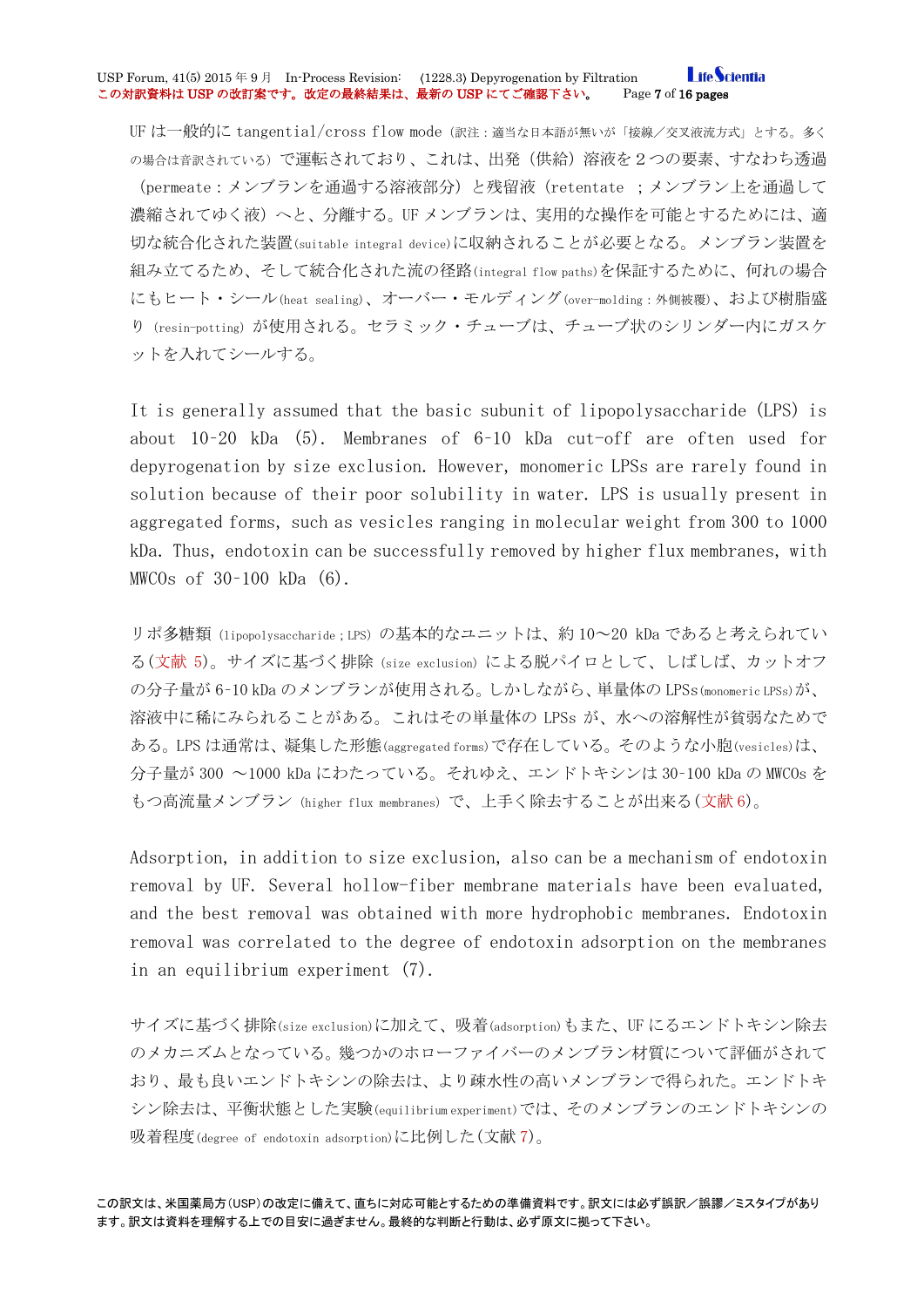UF has been used successfully to depyrogenate small molecule drugs, buffers, electrolytes, antibiotics, and antifungal agents (8). UF is generally not recommended for endotoxin removal from solutions containing larger molecules such as proteins.

UF は、少量の低分子医薬品(small molecule drugs)、緩衝液(buffers)、電解質(electrolytes)、抗生物質 (antibiotics)、および抗菌剤(antifungal agents)を脱パイロするために、上手く使用されている(文献 8)。UF は一般的に、たん白質のような大型の分子を含む溶液からエンドトキシンを除去には推奨 されるものではない。

<span id="page-7-0"></span>2.4 Charge-Modified Depth Filters(荷電処理ディプス型フィルター)

Depth filters exhibit two primary clarification mechanisms because of their structural and chemical composition: size exclusion, either through sieving or entrapment; and adsorption, either through electrokinetic (positive zeta potential) or hydrophobic interactions.

ディプス型フィルターは、その構造的および化学的な構成により、2つの主要な浄化機構 (clarification mechanisms) を示す。すなわち「サイズに基づく排除(size exclusion);これは篩(sieving) 作用またはトラップメント(entrapment)による」と「吸着;これは等電点(electrokinetic;ポジティ ブなゼーター電位 positive zeta potential) あるいは疎水性の相互作用 (hydrophobic interactions)によ る」である。

Size exclusion of particles is a function of the tortuous flow path through the media as well as the depth or length of the flow path in relation to the size distribution of the contaminate loading, e.g., cellular debris, including LPS from cell walls and hard particles. Depth filtration efficiency depends on many factors, including the filter media characteristics, materials of construction, e.g., cellulose, filter aids, binding resins—the fluid characteristics, e.g., viscosity, dirt load, cell debris, temperature—as well as the particle characteristics: solid/hard, pleomorphic, proteinaceous, colloidal. Electrokinetic adsorption is attributed to the resin binders and filter aids that impart a net-positive charge, positive zeta potential, to the filter medium. Adsorption is a complex mechanism that will vary based on a combination of parameters including positive zeta potential, hydrophobic adsorption, particle surface charge, pH, and ionic strength of process fluids.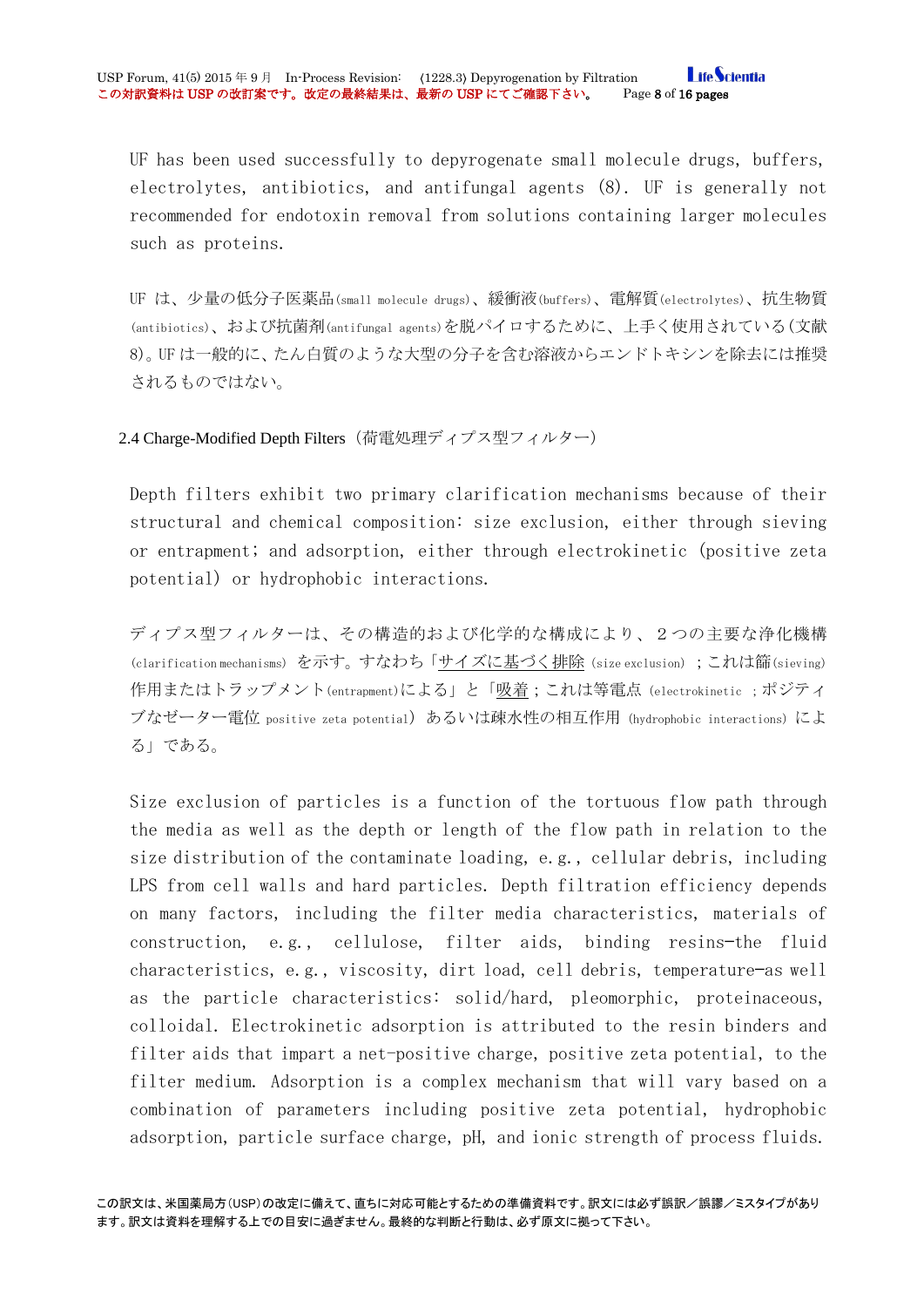#### **LifeScientia** USP Forum, 41(5) 2015 年 9 月 In-Process Revision: (1228.3) Depyrogenation by Filtration Life of Life of Life of<br>この対訳資料は USP の改訂案です。改定の最終結果は、最新の USP にてご確認下さい。 Page 9 of 16 pages この対訳資料は USP の改訂案です。改定の最終結果は、最新の USP にてご確認下さい。

This positive zeta potential can remove negatively charged particles smaller than the nominal rating of the depth filter medium. The adsorptive mechanism results in high removal efficiencies for fine particles, colloidal and cellular materials, e.g., bacterial endotoxins, nucleic acids, and removal of negatively charged trace contaminants, whereas the depth medium porosity influences operating parameters such as pressure differentials, flow rates, dirt load capacity, and throughput.

粒子のサイズに基づく排除は、ろ材の間を通る非常に複雑な流路の機能による。これはろ材の性 質による外に、汚染している負荷物質(細胞由来の残骸物;細胞壁からの LPS およびハードパー ティクル(hard particles)も含まれる)との関連する形での流路の深さと長さも係っている。ディプ ス型のろ過効率は、次のような多くの因子に左右される。

- ・ ろ材の特性(filter media characteristics);
- ・ (ディプス型フィルターを)構成している物質、例えば、セルロース、ろ過助剤、結合用樹脂と被 ろ過液間の特性(binding resins—the fluid characteristics)。例えば、粘度、汚れ度合い(dirt load)、 細胞由来のデブリス(cell debris)、温度。; その他に
- ・粒子特性(particle characteristics):固形/ハード(solid/hard)、多形性(pleomorphic)、たん白質性 (proteinaceous)、膠状(colloidal)。

運動電位吸着(electrokinetic adsorption)は、樹脂バインダー(resin binders)およびろ過助剤(filter aids) によるものであり、これらは、ろ材に対して正味の正電荷(net-positive charge、ポジティブなゼー ター電位 positive zeta potential)を与える。吸着は複雑なメカニズムに依っており、複数のパラメ ータの組み合わせに基づいて大きく変わるであろう。そのようなパラメータには、ポジティブな ゼーター電位(positive zeta potential)、疎水性の吸着(hydrophobic adsorption)、粒子の表面電荷(particle surface charge)、pH、およびプロセス液体のイオン強度(ionic strength of process fluids)がある。この ポジティブなゼーター電位は、ディプス型のフィルター・メディアの公称孔径よりも小さな、ネ ガティブに荷電した粒子を除去することが出来る。吸着メカニズム(adsorptive mechanism)は、微細 な粒子(fine particles)、コロイド状および細胞由来の物質(例えば、バクテリアル・エンドトキシ ン、核酸)の非常に高い除去効率と、それにネガティブに荷電した痕跡量の汚染物の除去を生じ る。その一方で、ディプス型の媒体の孔径(depth medium porosity)は、差圧、流速、ダーティ物質の 負荷(dirt load capacity)、および処理量(throughput)のような運転パラメータに影響する。

Most cellulose-based depth filters contain a filter aid to enhance particle retention and flow characteristics. Filter aids are available in various particle sizes and levels of purity. Common filter aids include diatomaceous earth, perlite (volcanic origin), carbon (natural sources), and silica- and/or metallic-based materials.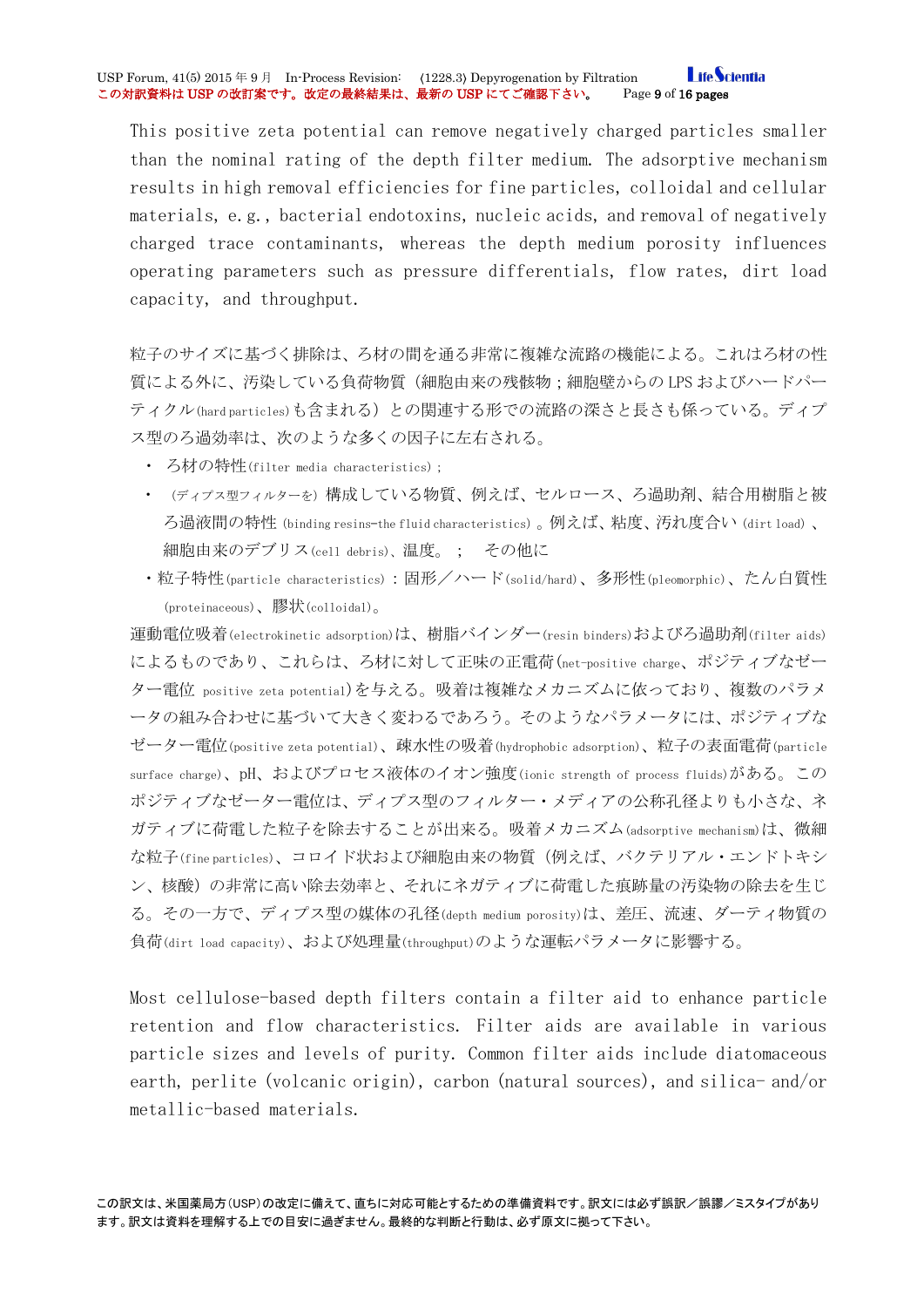多くのセルロースベースドのディプス型フィルターは、過助剤(filter aid)を含んでおり、これは 粒子保持と流量特性(flow characteristics)を高める。ろ過助剤は、各種の粒子サイズおよび純度レ ベルが利用可能である。一般的なろ過助剤としては、珪藻土(diatomaceous earth)、パーライト(perlite, 火山起原 volcanic origin)、カーボン(carbon, 天然由来 natural sources)および、シリカ性の物質や(お よび/または)金属性-の物質(silica- and/or metallic-based materials)が含まれる。

The cartridges and capsule configurations are constructed of primarily polypropylene and other common elastomers and polymers, e.g., nylon, polycarbonate, polysulfone. Depth filters are available in standard filter cartridge/capsule configurations; lab-scale discs (47 mm/90 mm), flat stock sheets, lenticular cartridges (stacked discs), and capsules.

カートリッジおよびカプセルの構造部分(configurations)は、主としてポリプロピエレンおよび他の 一般的なエラストマー(\*)およびポリマー(例えば、ナイロン、ポリカーボネイト、ポリスルホ ン)から構成されている。ディプス型フィルターは、次のような形態で入手が可能である。:

- ・標準的なフィルターカートリッジ/カプセルの形態
- ・ラボスケールのディスク(47 mm/90 mm)
- ・フラットなストックシート(flat stock sheets)
- ・レンズ状カートリッジ (lenticular cartridges ;stacked discs)
- ・カプセル(capsules)

\*:訳注 加熱すると溶け、常温でゴム弾性を示す高分子物質(英辞郎より)

In general, the charge-modified depth filters showed lower endotoxin breakthrough levels at charge exhaustion as compared to charge-modified membrane filters.

一般的に、荷電処理のディプス型フィルターは、荷電処理型のメンブラン・フィルターと比較し て、荷電に基づく排除(charge exhaustion)では、エンドトキシンの通過(endotoxin breakthrough)より低 いものであった。

Membranes demonstrated total endotoxin breakthrough once the charge capacity of the membrane is saturated. Generally, charge-modified depth filter media demonstrate lower endotoxin unit (EU) levels that increase slowly at the point of first endotoxin detection as compared to membranes that exhibit complete breakthrough.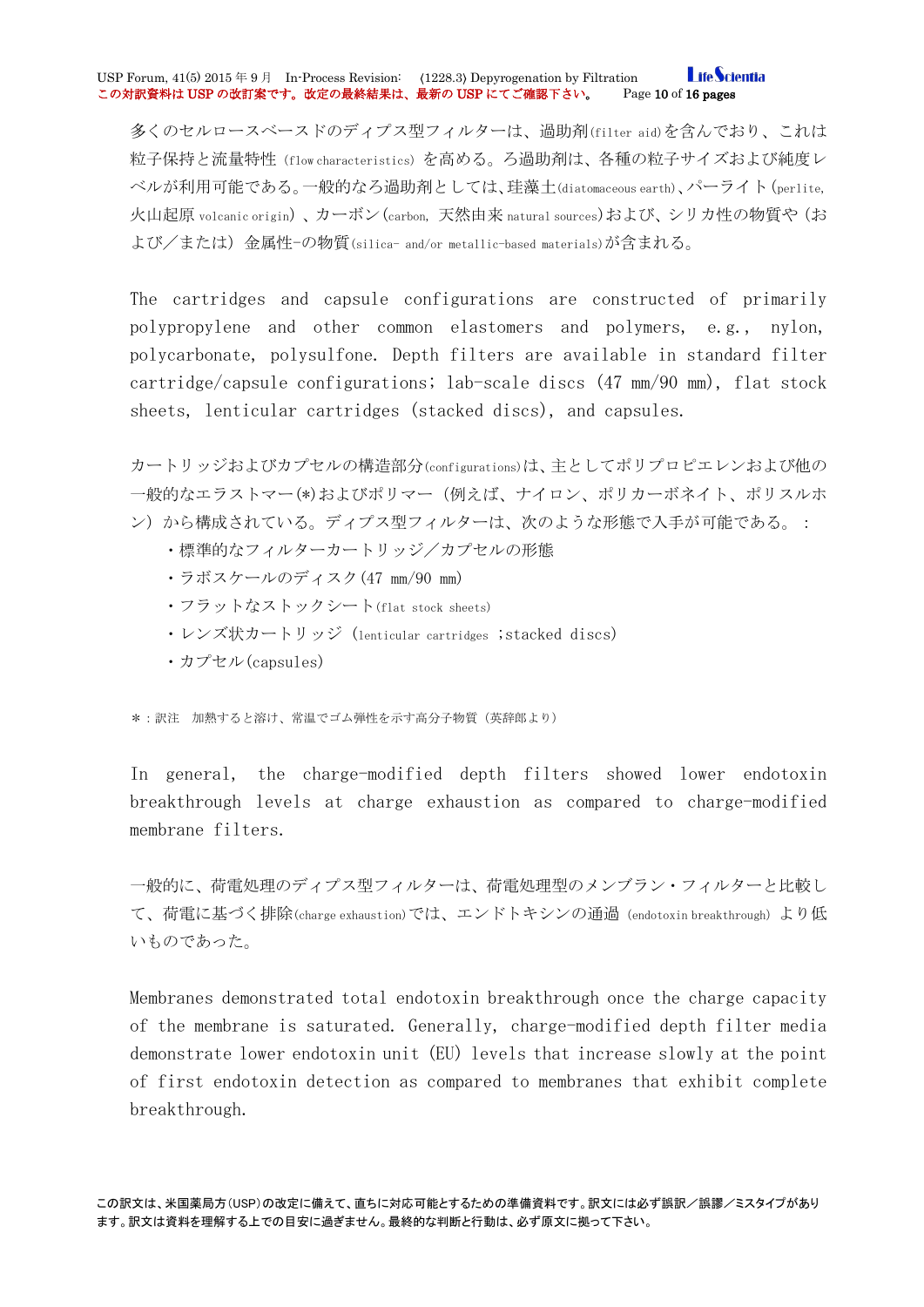メンブラン(訳注:メンブラン型のフィルター)は、そのメンブランの荷電キャパシティが飽和したなら ば、完全なエンドトキシン通過(total endotoxin breakthrough)が起こることが証明されている。一般 的に、荷電処理ディプス型のフィルターのろ材は、低いエンドトキシン単位 (EU) レベルを持つ ことが証明されており、これは、完全なエンドトキシン通過(complete breakthrough)を示すメンブラ ンと比較して、最初のエンドトキシン検出時点で、ゆっくりとした増加が見られる。(訳注:下線 部は訳文の検討が必要である)

Benefits of charge-modified depth filters include removal of bacterial endotoxin [4–5 log reduction value (LRV)] (9–11), DNA fragments, host cell protein, reduction of viruses, and economical throughput with low extractable levels. System flow rate determinations are necessary to optimize residence time to maximize adsorptive capture. This parameter is especially important for the removal of colloids and endotoxins.

荷電処理のディプス型フィルターの便益(benefits)は、バクテリアル・エンドトキシンの除去 [4 ~5 log reduction value (LRV)] (文献 9–11)や、DNA 断片(DNA fragments)や宿主細胞たん白質(host cell protein)の減少、ビールスの減少、および低い抽出物レベルでの経済的な処理量(economical throughput)が含まれる。システムの流速(system flow rate)の測定は、吸着による捕捉(adsorptive capture) を最大にするために、滞留時間(residence time)を最適化するために必要である。このパラメータは、 コロイドおよびエンドトキシンの除去に関して、特に重要である。

Cellulosic depth filters commonly contain extractable Limulus amebocyte lysate (LAL)-reactive materials that are often determined to be  $\beta$ -1,3-glucans.  $\beta$ -1,3-Glucans activate an alternative LAL pathway, Factor G. The activation of Factor G by  $\beta$ -1,3-glucans will induce the proclotting enzyme, causing a non-endotoxin-positive LAL result (or enhanced result). To reduce the risk of  $\beta$ -1,3-glucan extractables from cellulosic depth filters, it is important to follow the recommended rinse conditions of the specific depth filter. An alternative to reduce the effects of  $\beta$ -1,3-glucans is to select LAL reagents tolerant of  $\beta$ -glucans or to add a  $\beta$ -glucan blocking buffer to LAL samples.

セルロース製のディプス型フィルターは、一般的に、Limulus amebocyte lysate (LAL)に反応す る抽出性の物質を含んでいる。この物質はしばしば β-1,3-glucans であることが測定されてい る。β-1,3-glucans は、別の LAL 経路(alternative LAL pathway)である Factor G を活性化する。 β-1,3-glucans による Factor G の活性化は、proclotting enzyme を誘導し、エンドトキシン以 外による LAL の陽性の試験結果(または、増幅された結果;enhanced result)の原因となる。 セルロー製のディプス型フィルターから抽出されるβ-1,3-glucanのリスクを減少させるために、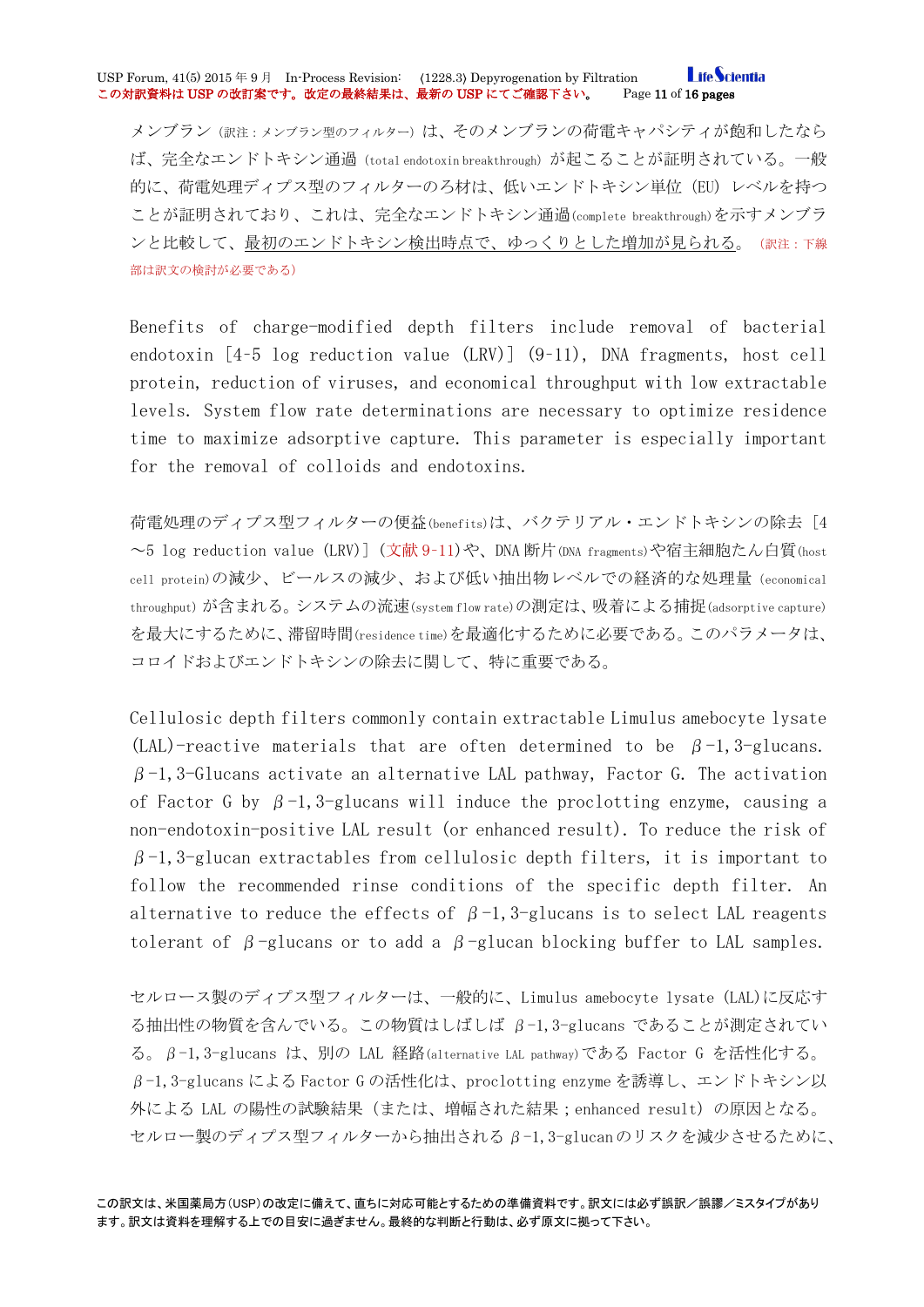各ディプス型フィルターの推奨されるリンス条件を守ることが重要である。β-1,3-glucans の影 響を減少させるための別の方法は、β-glucans に耐性のある LAL 試薬を選定するか、あるいは LAL のサンプルに対して β-glucan blocking buffer を加えることである。

To some users, the most important attribute of charge-modified depth filters is their effectiveness as prefilters. In more difficult filtrations, such as those containing colloids, bacteria, or endotoxins, the user can realize substantial cost savings.

一部のユーザーにとっては、荷電処理ディプス型フィルターの最も重要な特性は、プレフィルタ ーとしてのその有効性である。コロイド(colloids)、細菌あるいはエンドトキシンを含むより困難 なろ過においては、ユーザーは、かなりのコスト削減を実現できる。

### <span id="page-11-0"></span>2.5 Activated Carbon Depth Filters (活性炭ディプス型フィルター)

Depth filtration, using activated carbon as a filter aid adsorbent, removes color, odor, and bacterial endotoxins and nucleic acids. Activated carbon is derived from organic materials, e.g., peat, wood, coconut, bone, lignite coal. The microstructure of the carbon contains millions of pores that create a highly adsorptive material with a vast internal effective surface area as compared to polymeric microporous structures. These carbon filter aids are typically activated by steam or chemical treatment such as acid. Although highly effective in reducing endotoxin (4–5 log reduction) and other undesirable contaminants, active carbon may, because of this highly adsorptive characteristic, remove other process components and target molecules due to this nonspecific adsorption property. The high loading capacity and strong adsorptive attributes make activated carbon depth filtration an attractive alternative to conventional filtration methods or addition of bulk carbon, where care must be taken to remove fine carbon particulates in the effluent.

ろ過助剤的吸着剤(filter aid adsorbent)のような活性炭を使用するディプス型のろ過(depth filtration) は、着色(color)、臭気(odor)、およびバクテリアル・エンドトキシン(bacterial endotoxins)と核酸(nucleic acids)を除去する。活性炭は、有機性の物質、例えば泥炭(peat)、木材(wood)、ココナツ(coconut)、骨 (bone)、亜炭コークス(lignite coal)に由来する。活性炭の微細構造は、数百万の微細な孔を持って おり、この孔は、重合体の微細な孔を持つ構造と比較して、巨大な内在性の有効表面積(vast internal effective surface area)を持つ、極めて吸着性の高い材質からつくられている。これらの活性炭のろ 過助剤は一般的に、蒸気、または酸のような化学的処理によって活性化される。エンドトキシン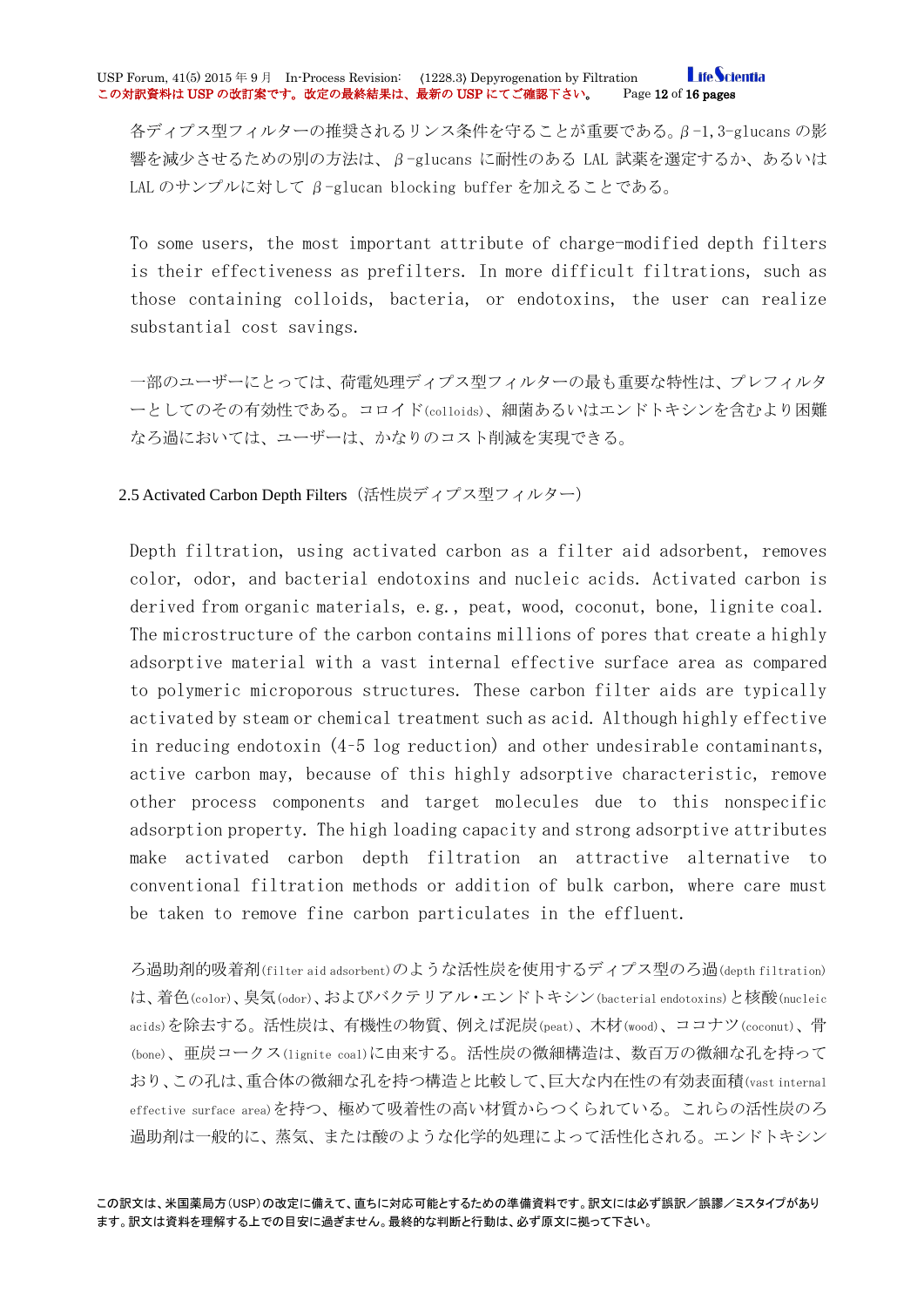の低減(4~5 log reduction)、および他の好ましくない物質の低減において、非常に大きな有 効性を持っているにも関わらず、活性炭は、この非常に高い吸着性のために、この非特異的な吸 着性によって、他のプロセス成分およびターゲット分子を除去してしまう。この高い付着物保持 キャパシティ(loading capacity)と強い吸着特性(adsorptive attributes)は、活性炭によるディプス型ろ 過を、従来からのろ過方法やバルク状態の活性炭の添加という方法に対する魅力的な代替手段と している。その一方で、流出液 (effluent)中の微細な活性炭粒子の除去に気を付けなければなら ない。

### <span id="page-12-0"></span>2.6 Membrane Adsorbers (メンブラン型吸着剤)

When the target protein in the solution is in the same molecular weight range as that of the endotoxins (10–20 kDa for endotoxin monomers), the target proteins cannot be separated by UF. Ion exchange chromatography is the most common depyrogenation method for proteins; however, it has some drawbacks, which limit its usefulness as a depyrogenation step. This includes handling and usage problems such as packing, channeling, low flow rates, long regeneration times, compressibility, and limited chemical stability.

溶液中のターゲットとするたん白質が、エンドトキシンと同じ分子量範囲(エンドトキシン・モ ンマー(endotoxin monomers)に対しては 10–20 kDa)にある場合には、そのターゲットとするたん 白質を UF により分離することは出来ない。たん白質に関してはイオン交換クロマトグラフィ (ion exchange chromatography)が最も一般的な脱パイロ方法である。;しかしながら、それは脱パ イロのステップとしてのその有用性に制限を加えるような、多少の難点がある。この難点には、 次のような取扱いと使用の問題がある。:パッキング(packing)、チャネリング(channeling)、例 流量(low flow rates)、再生時間の長時間化(long regeneration times)、圧縮性 (compressibility) および 安定性の低下(limited chemical stability)。

Charge-modified membrane adsorbers with ion exchange ligands functionalized on the membrane surface can provide the required performance needed for depyrogenation from the laboratory up to process scale. Generally, two strategies can be used for removal of endotoxin from solutions with such membrane adsorber devices. Using the strong basic anion exchanger of quaternary amine (Q) type in a buffer with pH lower than the pI of the protein, endotoxin will bind to the charged membrane substrate, and protein will pass through the membrane (negative chromatography). Alternatively, a strong acidic ion exchanger type S also can be used with a buffer pH lower than the pI of the protein. In this case, the endotoxin will pass through, and the protein will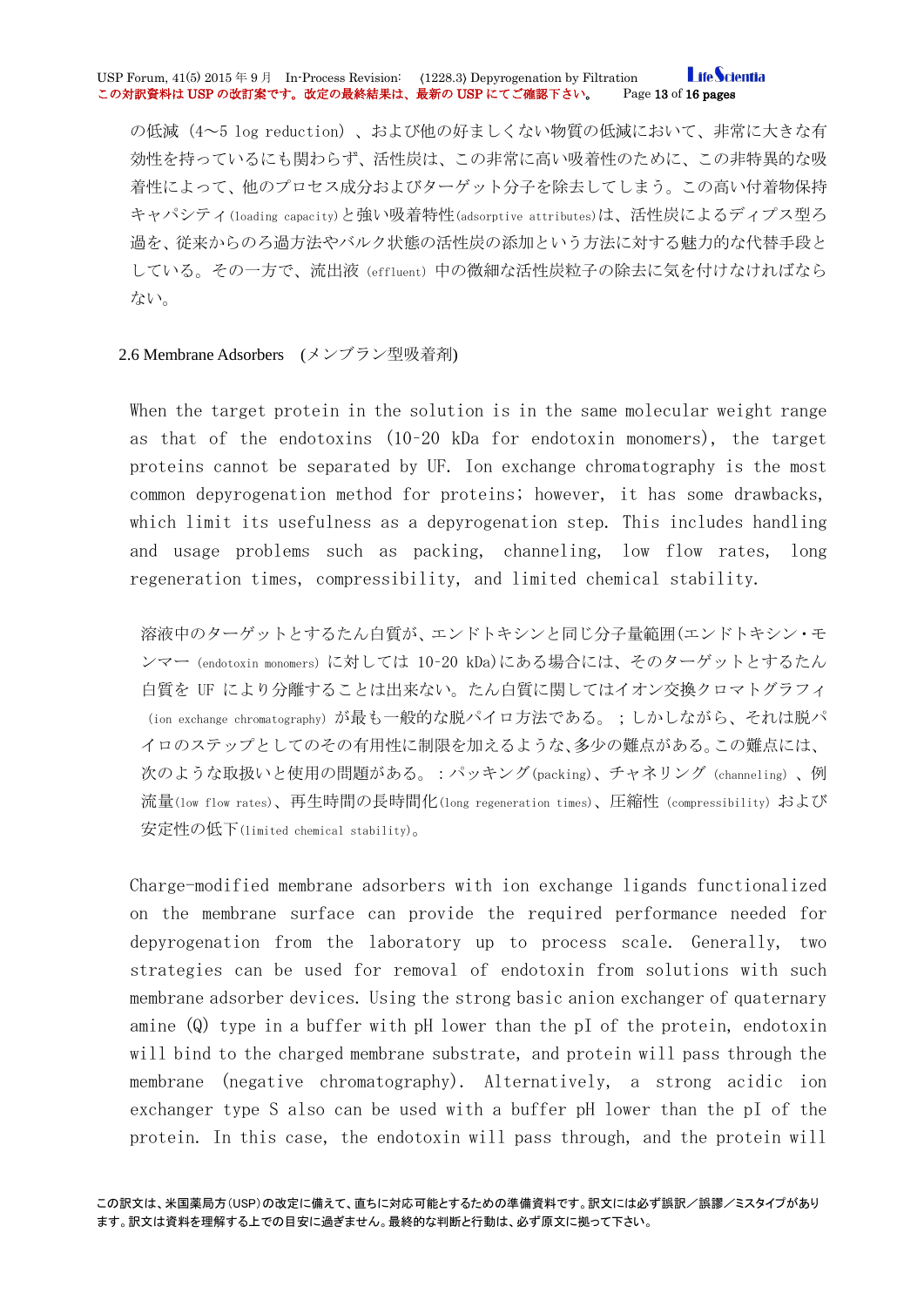**LifeScientia** USP Forum, 41(5) 2015年9月 In-Process Revision: (1228.3) Depyrogenation by Filtration Life Ocin<br>この対訳資料は USP の改訂案です。改定の最終結果は、最新の USP にてご確認下さい。 Page 14 of 16 pages この対訳資料は USP の改訂案です。改定の最終結果は、最新の USP にてご確認下さい。

be bound to the charged membrane substrate, which can be subsequently eluted using appropriate buffers in the next step.

メンブラン表面に機能化したイオン交換リガンド(ligands:配位体)を持つ荷電処理メンブラン吸着 剤は、ラボの規模からプロセス規模までの脱パイロに必要な性能を提供することが出来る。一般 的に、そのようなメンブラン吸着剤機器で、溶液からのエンドトキシンを除去するには、2つの 戦略を使用することが出来る。:

- ① たん白質の pI(等電点)よりも低い pH を持つ緩衝液中の第四級アミン(Q)の強塩基性陰イオ ン交換体(strong basic anion exchanger)を使用すると、エンドトキシンは荷電したメンブラン基質 に強く結合するので、たん白質をそのメンブランに通過させることが出来る(negative chromatography) ;
- ② もう一つは、強酸性イオン交換体(strong acidic ion exchanger) type S を、たん白質の pI(等電 点)よりも低い緩衝液の pH でも使用することが出来る。この場合、エンドトキシンは通過し、 たん白質は荷電したメンブラン基質上に結合する。この結合したたん白質は、次の段階で適 切な緩衝液を使用して、溶出させることが出来る。

Such membrane adsorbers have been used as validated endotoxin clearance steps in downstream processing of monoclonal antibody (mAb) or recombinant protein manufacturing. Typical log reduction values (LRVs) reported are  $\geq 4$  (12) based on lab scale testing.

そのようなメンブラン吸着剤は、モノクロナール抗体(monoclonal antibody ;mAb)あるいは、組み換 えたん白質(recombinant protein) の製造の下流側工程(downstream processing)でのエンドトキシン・クリ アランス・ステップをバリデートするために使用されている。代表的な対数減少値(log reduction values ; LRVs)は、ラボスケールの試験に基づき、>4 (4未満)と報告されている(文献 12)。

Another solution is to use mixed-mode membrane adsorbers exhibiting both anionic and hydrophobic chemistries. Endotoxins (hydrophobic and negatively charged) tightly bind onto the membrane surfaces. By adjusting the concentration of salt or pH appropriately, proteins flow through the mixed-mode membrane adsorber by charge repulsion, while endotoxins remain bound. Mixed-mode membrane adsorbers allow the depyrogenation of protein solution or buffers with higher concentrations of salt (e.g., 100–500 mM) than with the Q adsorber. Such membrane adsorbers have been used as validated endotoxin clearance steps in downstream processing of mAb or recombinant protein manufacturing. Typical LRVs reported are in the 3–4 range based on lab scale testing.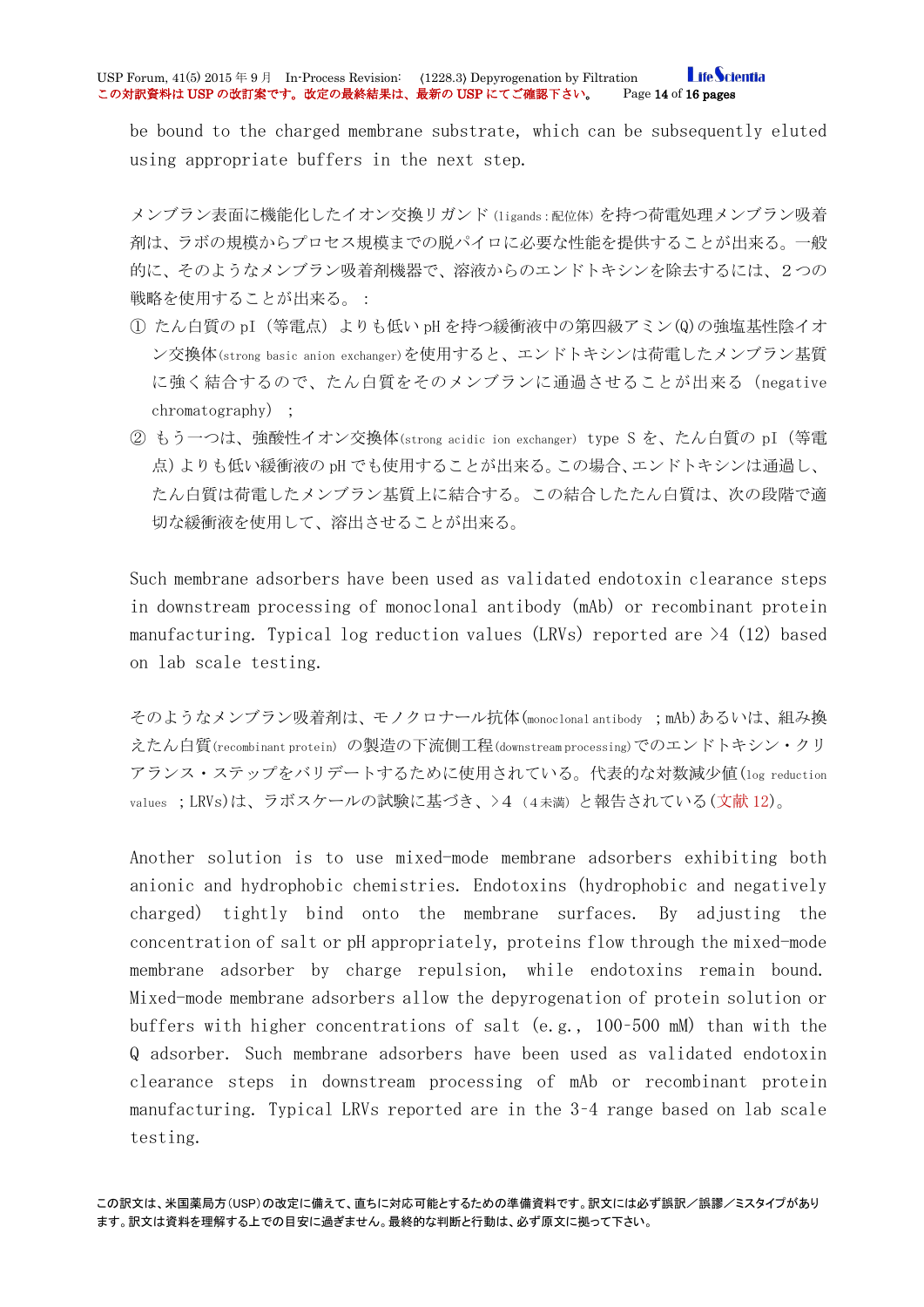その他の溶液には、陰イオン性(anionic)および疎水性(hydrophobic)の両方の化学的挙動を示す混合 様式のメンブラン吸着剤(mixed-mode membrane adsorbers)が使用される。エンドトキシン(疎水性でか つ、マイナスに荷電している)は、メンブラン基質に強く結合する。塩濃度および pH を適切に 調整することで、たん白質は荷電反発(charge repulsion)により、混合様式のメンブラン吸着剤から 流れ出るが、エンドトキシンは結合した状態で残る。混合様式のメンブラン吸着剤は、Q 吸着剤 でよりも高い塩濃度(例えば、100~500 mM)で、たん白質溶液または緩衝液の脱パイロが可能 である。そのようなメンブラン吸着剤は、mAb(モノクロナール抗体;monoclonal antibody)または組み換 えたん白質(recombinant protein) の製造の下流側のエンドトキシン・クリアランスをバリデートす るために使用されている。報告されている代表的な LRVs は、ラボスケールの試験に基づけば、3 ~4 の範囲である。

### <span id="page-14-0"></span>3. VALIDATION (バリデーション)

See Depyrogenation 〈1228〉 for a comprehensive discussion of depyrogenation process validation and the use of endotoxin standards.

脱パイロプロセスのバリデーションおよびエンドトキシン標準品の使用に関しての広汎な議論 は、Depyrogenation(脱パイロプロセス) 〈1228〉 を参照のこと。

### 4. REFERENCES

- 1. Sawada Y, Fujii R, Igami I, Kawai K, Kamiki T, Niwa A. Removal of endotoxin from water by microfiltration through a microporous polyethylene hollow-fiber membrane. Appl Environ Microbiol. 1986; 51(4):813–820.
- 2. Bononi I, Balatti V, Gaeta S, Tognon M. Gram-negative bacterial lipopolysaccharide retention by a positively charged new-generation filter. Appl Environ Microbiol. 2008;4(20):6470–6472.
- 3. PDA Technical Report No. 7, (TR 7) Depyrogenation: technical report. Philadelphia: Parenteral Drug Association; 1985.
- 4. Zydney AL, Xenopoulos A . Improving dextran tests for ultrafiltration membranes: effect of device format. J Membr Sci. 2007;291(1–2):180–190.
- 5. Magalhães PO, Lopes AM, Mazzola PG, Rangel-Yaqui C, Penna TC, Pessoa A Jr. Methods of endotoxin removal from biological preparations: a review. J Pharm Sci.  $2007$ ; 10(3): 388-404.